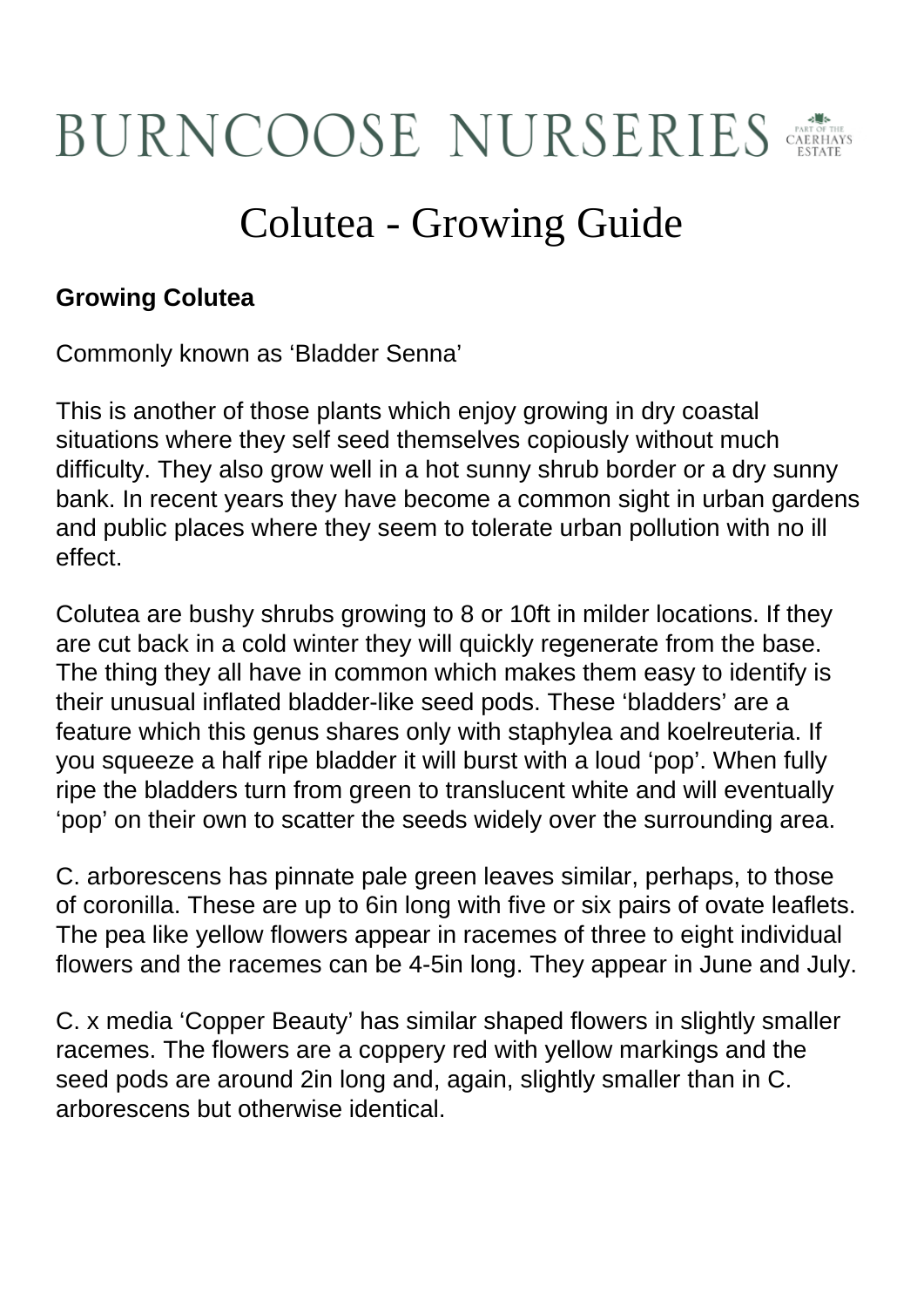Colutea are easy to grow and even easier to collect seed from the bladders. These can be sown in the cold frame in autumn or in containers in the greenhouse in the spring. So easy are they that it is hardly worth the effort of growing these plants from cuttings!





Colutea arborescens Colutea arborescens





Colutea arborescens Colutea arborescens